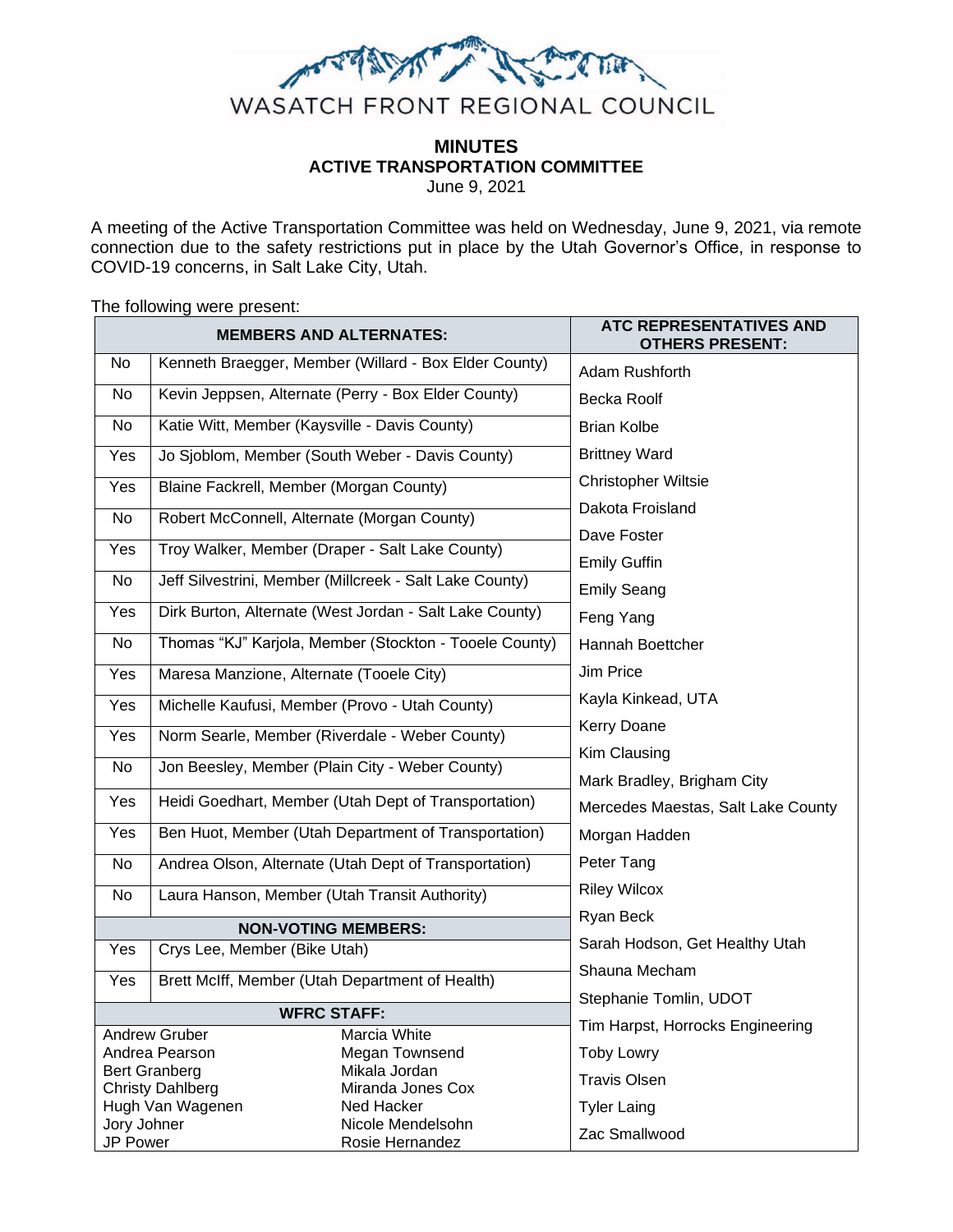Minutes – Active Transportation Committee June 9, 2021 Page 2

#### **1. Introductions and Consent Agenda [00:00:01]**

Mayor Jo Sjoblom, Chair, welcomed Active Transportation Committee members and guests and called the meeting to order at 9:48am.

## **a. ACTION: Approval of Minutes [00:02:30]**

Chair Sjoblom entertained a motion to approve the minutes of the Active Transportation Committee meeting held on April 14, 2021. A motion was made by Mayor Norm Searle, and seconded by Commissioner Blaine Fackrell, that the minutes be approved without changes. The affirmative motion carried unanimously.

# **2. Chair Report [00:03:45]**

**a. Bike Month Highlights [00:04:10]** Mayor Michelle Kafusi provided a recap on events that took place in Provo City during the month of May which revolved around Bike Month. **[00:13:11]** Heidi Goedhart, UDOT, reported that UDOT participated in their third annual Strava Challenge, with 78 thousand participants that completed the challenge. **[00:14:12]** Jory Johner, WFRC, reported that over half of the WFRC staff participated in a Bike Bingo challenge for bike month. **[00:15:50]** Mayor Dirk Burton, West Jordan, reported that he participated in the 300-mile ride for the American Cancer Society.

## **b. Daybreak MATT Recap [00:16:23]**

Chair Sjoblom provided a recap on the Daybreak Mobile Active Transportation Tour (MATT). She reported that 15 people attended the first MATT of the year, a 3.1 mile loop in Daybreak. Some of the highlights included experiencing the bike signal across Mountain View Corridor, calm neighborhood streets, and raised intersections that prioritize people biking and walking. She thanked Bike Utah and South Jordan City for the wonderful experience.

## **3. Public Comment [00:18:35]**

Mayor Sjoblom opened the meeting for public comment. There were none.

- **4. Presentation: Visually Impaired User Experience [00:18:52]** Adam Rushforth and Feng Yang, both with the Utah State Division of Services for the Blind and Visually Impaired, will give a presentation on what it is like to travel through our built environment as a visually impaired user.
- **5. Presentation: Transit and Active Transportation [00:47:53]** Kayla Kinkead, UTA, presented on UTA's upcoming bike and ped master plan as well as how a transit trip can be complemented by a bicycle trip. Ms. Kinkead reported the master plan will focus on developing a system-wide plan to make walking and rolling to/from transit easier and safer for everyone. It's designed to build on existing local and regional planning efforts to encourage more active transportation as mobility solutions, and its main objective is to expand transit access through first/last mile strategies.